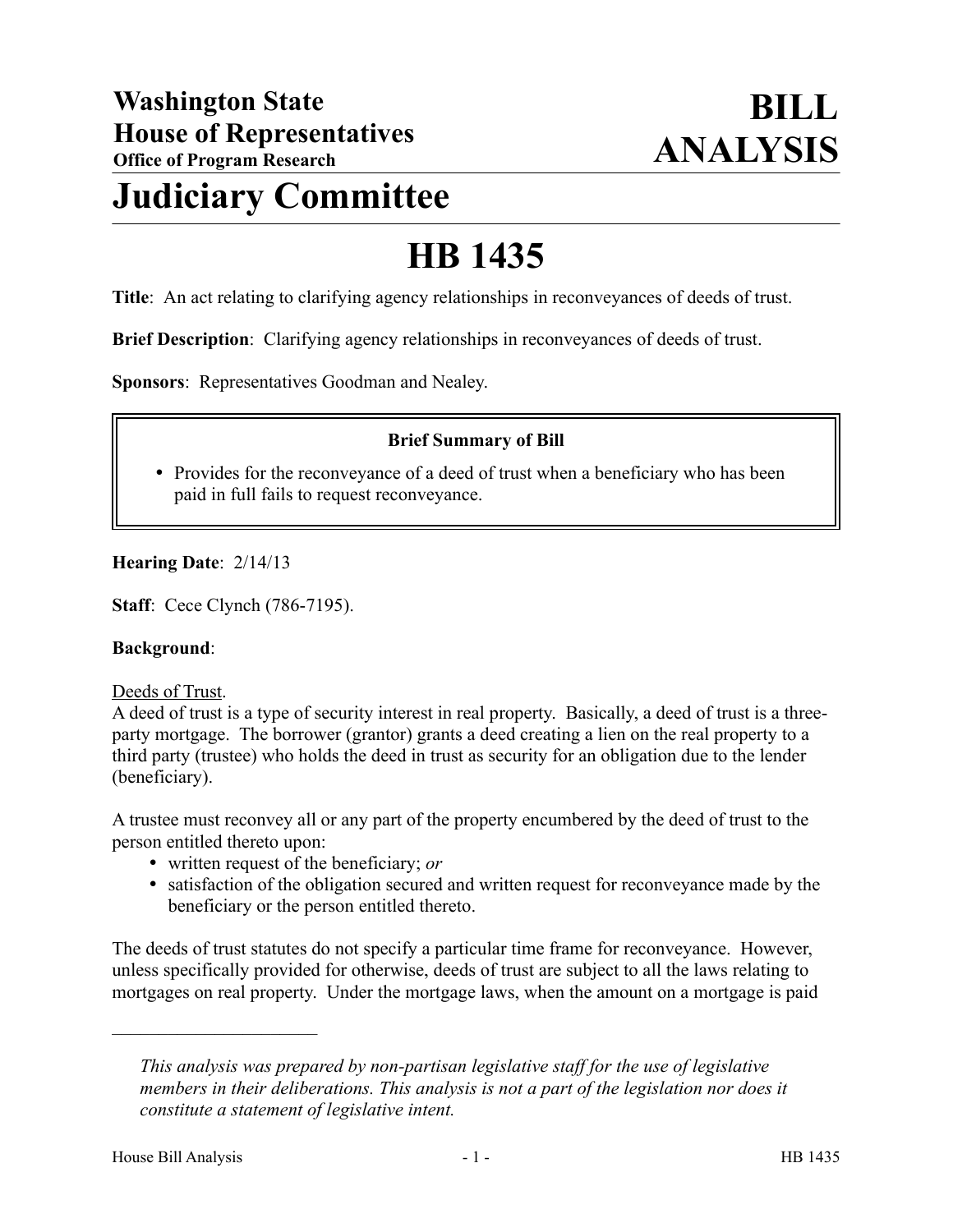and at the request of any person interested in the property, the mortgagee must execute an instrument in writing acknowledging that the mortgage has been satisfied. Upon request, the written instrument must be recorded in the county where the property is located. If a mortgagee fails to acknowledge satisfaction of the mortgage within 60 days from the date of the request, the mortgagee is liable to the mortgagor for damages and a reasonable attorney's fee, to be recovered in court.

## Trustee.

The following persons and entities may act as a trustee of a deed of trust: title insurance companies; attorneys; a variety of business entities; a variety of banks; and any agency or instrumentality of the federal government.

The trustee may resign at its own election or be replaced by the beneficiary. If a trustee is not appointed in the deed of trust, or upon the resignation, incapacity, disability, absence, or death of the trustee, or the election of the beneficiary to replace the trustee, the beneficiary appoints a trustee or a successor trustee. Only upon recording the appointment in each county in which the deed of trust is recorded, does the successor trustee become vested with all powers of an original trustee.

A trustee has no fiduciary duty or obligation to the grantor or other persons having an interest in the property. The trustee does, however, have a duty of good faith to the borrower, beneficiary, and grantor.

## **Summary of Bill**:

## Reconveying a Deed of Trust.

The reference to "trustee" is changed to "trustee of record," and it is the trustee of record that has the obligation to reconvey upon written request of the beneficiary or satisfaction of the obligation secured and written request for reconveyance made by the beneficiary or the person entitled thereto.

New provisions are added for situations in which the beneficiary has received payment as set forth in its demand statement but fails to request reconveyance within the 60-day period specified under the mortgage laws. A title insurance company or agent, a licensed escrow agent, or an attorney admitted to practice in Washington, who has paid the demand in full from escrow, may act as agent (and is hereafter referred to as "agent"), for the person entitled to receive reconveyance. Upon receipt of notice of the beneficiary's failure to request reconveyance, the agent may submit proof of satisfaction and request the trustee of record to reconvey the deed of trust.

If the trustee of record is unable or unwilling to reconvey within 120 days following payment to the beneficiary per the beneficiary's demand statement, then the agent may record a notarized declaration of payment with each county auditor where the original deed of trust was recorded. The notarized declaration must:

- identify the deed of trust, including the original grantor, beneficiary, trustee, loan number if available, and the recording number and date;
- state the amount, date, and name of the beneficiary and means of payment; and